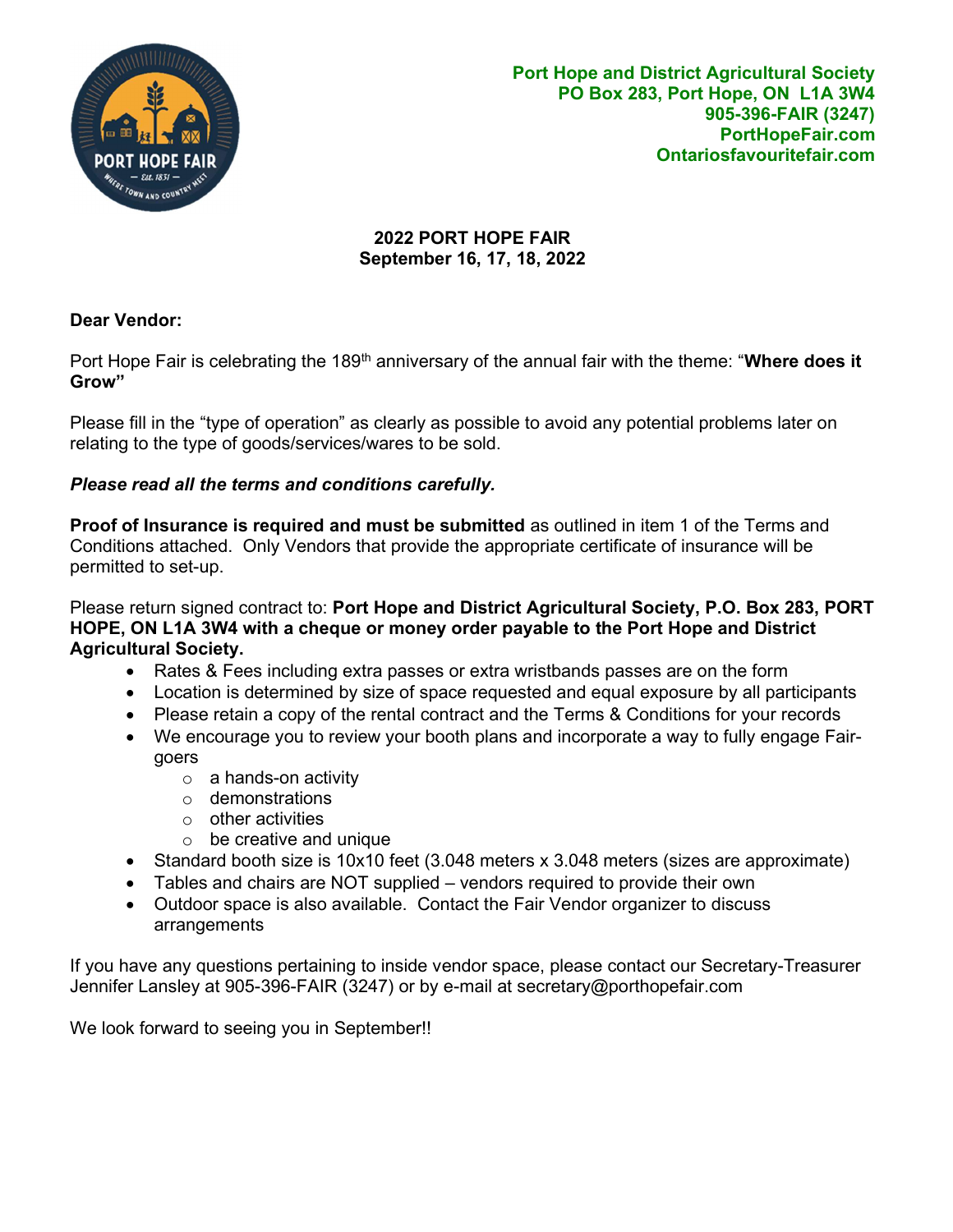#### 2022 Fair Dates: September 16, 17, 18, 2022 VENDOR CONTRACT AGREEMENT BETWEEN THE PORT HOPE AND DISTRICT AGRICULTURAL SOCIETY AND

| Business Name: <u>contract and a series of the series of the series of the series of the series of the series of the series of the series of the series of the series of the series of the series of the series of the series of</u>                                                                              |                      |
|-------------------------------------------------------------------------------------------------------------------------------------------------------------------------------------------------------------------------------------------------------------------------------------------------------------------|----------------------|
|                                                                                                                                                                                                                                                                                                                   |                      |
|                                                                                                                                                                                                                                                                                                                   |                      |
|                                                                                                                                                                                                                                                                                                                   |                      |
| DETAILS: TYPE OF OPERATION/GOODS OR SERVICES OFFERED - Describe how you'll encourage<br>interaction with Fair-goers:                                                                                                                                                                                              |                      |
| This contract provides the privilege (but not an exclusive privilege) for the above noted Vendor to be at the<br>2022 Port Hope Fair, subject to the Terms and Conditions governing Vendors at the Port Hope Fair which<br>are acknowledged as being attached hereto and forming part of this contract agreement. |                      |
| <b>NON-FOOD VENDOR SPACE REQUIRED:</b> (place an X in the appropriate location)<br>• INSIDE SPACE AT \$20.00/ft. or 0.30m frontage 10FT ( ) 15FT ( ) 20 FT ( )                                                                                                                                                    | 3.048m 4.572m 6.096m |
| • OUTSIDE SPACE AT \$15.00/ft. or 0.30m longest dimension: 10FT () 15FT () 20 FT () __FT()                                                                                                                                                                                                                        | 3.048m 4.572m 6.096m |
| <b>FOOD VENDORS SPACE REQUIRED:</b> (place an X in the appropriate location) {See Terms and<br>Conditions Item 3}                                                                                                                                                                                                 |                      |
| SPACE AT \$20.00/FT or 0.30M based on longest dimension: 10FT () 15FT () 20 FT () __FT()                                                                                                                                                                                                                          | 3.048m 4.572m 6.096m |
| <b>VENDOR SPACE RENTAL FEE</b>                                                                                                                                                                                                                                                                                    | $\frac{1}{2}$        |
| EXTRA PASSES @ \$8.00 EACH Fri._____ Sat_____ Sun_______ \$_______________________                                                                                                                                                                                                                                |                      |
| WEEKEND PASSES $@$ \$20.00 EACH                                                                                                                                                                                                                                                                                   |                      |
| <b>TOTAL</b>                                                                                                                                                                                                                                                                                                      |                      |
| Inside and outside vendors will be permitted to set up on Thursday September 15 <sup>th</sup> , 2022 from 4:00 to 8:00<br>p.m. and on Friday September 16 <sup>th</sup> , 2022 from 9:00 a.m. to 11 a.m. or after 3:30 p.m. The person in charge<br>of Vendor Space Rentals will be available.                    |                      |

Information provided in this contract is considered private. I hereby give the Port Hope and District Agricultural Society permission to collect this information for its use only.

### THE VENDOR HEREBY ACKNOWLEDGES THAT HE/SHE HAS READ AND AGREES TO THE TERMS AND CONDITIONS OF THIS CONTRACT.

Signature of authorized individual: \_\_\_\_\_\_\_\_\_\_\_\_\_\_\_\_\_\_\_\_\_\_\_\_\_\_\_\_\_\_\_\_\_\_\_\_\_\_\_\_\_\_

Signature and submission of this form acknowledges agree to all terms and conditions as outlined in the document attached.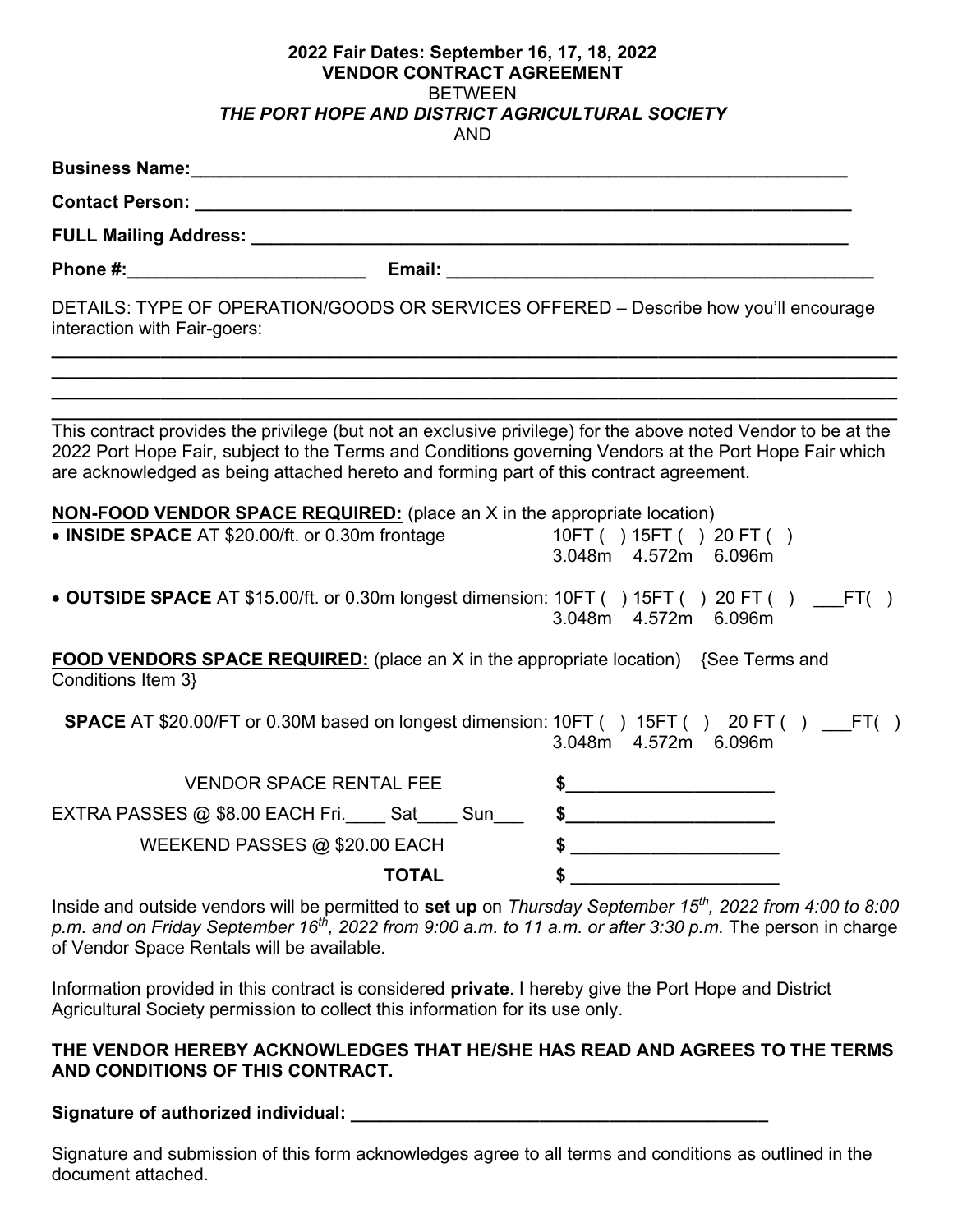### PORT HOPE AND DISTRICT AGRICULTURAL SOCIETY VENDOR CONTRACT AGREEMENT TERMS AND CONDITIONS

- 1. Insurance All vendors must carry appropriate insurance with a minimum limit of \$2,000,000.00. A certificate of insurance listing the Port Hope and District Agricultural Society and the Municipality of Port Hope as an additional named insured party must be submitted with this contract and prior to setup at the event. Contact your insurance broker/agent to ensure that you have the appropriate coverage. The address should reflect 62 McCaul St. Port Hope L1A 1A2.
- 2. **Risk Factors –** Responsibility is on the vendor to eliminate and/or remove potential risk factors including potential hazards such as slip and fall hazards and other trip-ups associated with their display. Vendors must ensure that electrical cords are not located within pedestrian traffic areas or are properly covered/secured. "Spill-over" into walkways indoors is not permitted. Your booth set-up must be fully contained within the assigned space. Outside Vendors must take precautions to eliminate hazards posed by tent quide wires.
- 3. All vendors offering for sale food items, including packaged candy and food items are subject to the provisions of the Health Protection and Promotion Act and must submit a "Notification of Food Premises Opening" application to the Port Hope and District Agricultural Society a minimum of twenty (20) days prior to set-up. Please provide your completed Vendor Contract, Rental Fee and copy of your Notification of Food Premises Opening application. Vendors are prohibited from selling candy floss, caramel corn, candy apples, snow cones and slush as the Midway provider has exclusive rights for the sale of these items within the midway area.
- 4. **Cancellation If for any reason it is necessary to cancel this contract the Port Hope and District** Agricultural Society must be notified thirty (30) days prior to the opening day of the Fair. Cancellations with less than thirty (30) days notice, forfeit fees and charges paid. In addition, The Port Hope and District Agricultural Society reserves the right to cancel this contract and/or refuse space rentals to vendors in subsequent years that do not comply with the terms and conditions.
- 5. Electrical Power One standard electrical outlet is available for each inside vendor space. Costs for any additional electrical service will be the responsibility of the vendor and must be approved by the Director in Charge. Outside vendors will not be guaranteed any electrical power source and are ultimately responsible for providing their own source of electrical power. Generators must be as quiet as possible, and located away from main activity areas. There may be limited availability for outside electrical power in some areas for outside booth vendors which may be approved by the Director in Charge.
- 6. Public address systems will not be allowed by any vendor unless authorized in writing by the Society.
- 7. Grounds Admission Refusal The Port Hope and District Agricultural Society Board of Directors or its designated Officer(s) or representative(s) reserves the right to refuse admission to the grounds by any visitor, exhibitor, vendor or vendor's employees who, in their opinion, is unfit, intoxicated, in any way creating a disruption to the Fair, or an endangerment or nuisance to patrons or Fair personnel.
- 8. Political candidates and political special interest groups are excluded as "Vendors" at the Fair and will not be approved for inside or outside rental space.
- 9. Selling of raffle tickets on the Fair grounds is not permitted unless application is made to the Port Hope and District Agricultural Society and authorization has been received from the Board. In addition the licensee shall ensure that all license Terms and Conditions are complied with and that a copy of the license is provided to the Port Hope and District Agricultural Society.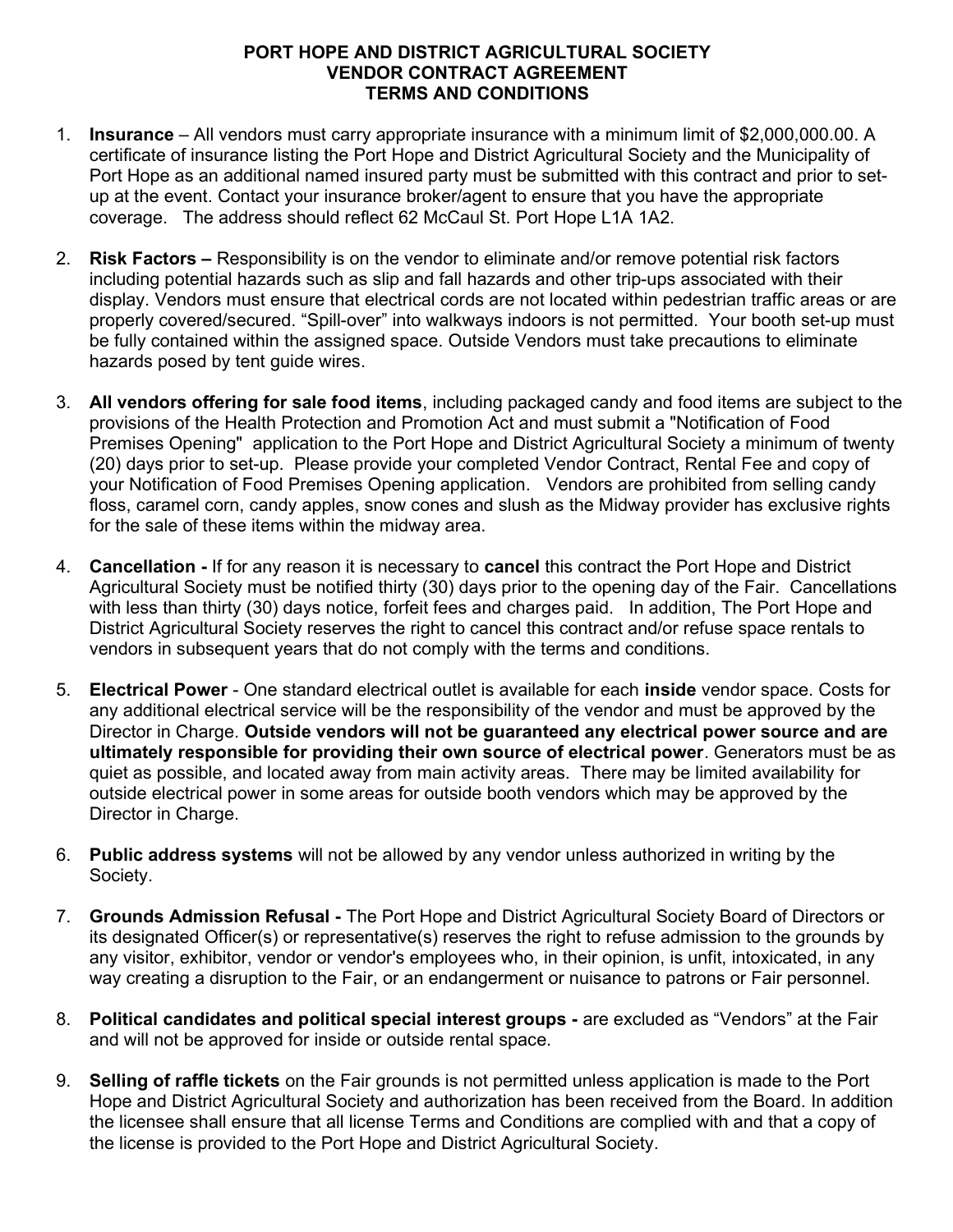- 10. Owner's risk It is acknowledged and understood that all displays are placed at the owner's risk and expense.
- 11. **Items approved** (as listed under type of operation) goods or services are permitted. The Port Hope and District Agricultural Society Board of Directors or its designated Officer(s) or representative(s) reserves the right to demand removal of any item(s) or services not approved or clearly described under "Type of operation/goods or services". In addition, the sale of CBD oil products and cannabis related products including informational promotion are prohibited on the premises in accordance with the Federal Cannabis Act, the Ontario's Cannabis Control Act and the Cannabis Licence Act. Furthermore, drug paraphernalia and any goods or services or items being offered for sale which are deemed unacceptable by Officers of the Port Hope and District Agricultural Society or any items deemed to be offensive, inappropriate, hazardous, risqué or obscene or pose a health or safety factor shall be immediately removed by the Vendor upon verbal notification being provided by any Officer of the Port Hope and District Agricultural Society, and if necessary, the Vendor may be required to vacate the premises, with no entitlement to a refund of the Vendor Space Rental fee. Furthermore, all goods and wares may be inspected by any Police Officer at any time during the fair weekend.
- 12. Health Protocols Any and all Public Health protocols which may be in place at the time of the fair must be followed.
- 13. Vendor tents and similar structures must be in compliance with all requirements of the Ontario Building Code and Ontario Fire Code and will be inspected by Municipal Building Official's and Fire Department Official's as well as any other regulatory authority.
- 14. Alcohol is prohibited by Vendors and any Vendors under the influence of alcohol will be asked to vacate the premises, with no entitlement to a refund of the Vendor Space Rental fee.
- 15. Smoking is prohibited on the premises. Vendors shall refrain from smoking and using tobacco, cannabis, vapour products and prescribed products and substances, including electronic cigarettes in accordance with the Smoke-Free Ontario Act and the Municipality of Port Hope By-law(s) which prohibits the use of these products on Municipal property (fair grounds).
- 16. Dispute Should any dispute arise not provided for in the terms and conditions of the contract, the decision of the Port Hope and District Agricultural Society or through its Officers shall be final.
- 17. Passes will be issued on the basis of one (1) exhibitor pass per day for each five (5) feet or 1.5 metres of space rented inside and one (1) per day for each ten (10) feet or 3 metres of space rented outside. There will be no additional free passes issued.
- 18. Force Majeure Neither Party will be liable for any default in respect of any obligation under the terms of this Vendor Contract, to the extent that the failure to meet such obligations is due to unforeseen circumstances or causes beyond the Party's reasonable control, including but not limited to acts of God, fire, flood, natural disaster, war or threat of war, acts or threats of terrorism, civil disorder, unauthorized strikes, governmental regulation or advisory, recognized health threats as determined by the World Health Organization, the Centers for Disease Control, or local government authority or health agencies (including but not limited to the health threats of COVID-19, H1N1, or similar infectious diseases), or other similar occurrence, where any of those factors, circumstances, situations, or conditions or similar ones prevent, delay or make it illegal, impossible, inadvisable, or impracticable for either party to execute its obligations in accordance with the terms of this Vendor Contract.
- 19. Vendor Space Rental fees not paid in full by September 12, 2022 will be resold and monies on deposit will be forfeited to the Society and any contract/agreement will be deemed null and void.